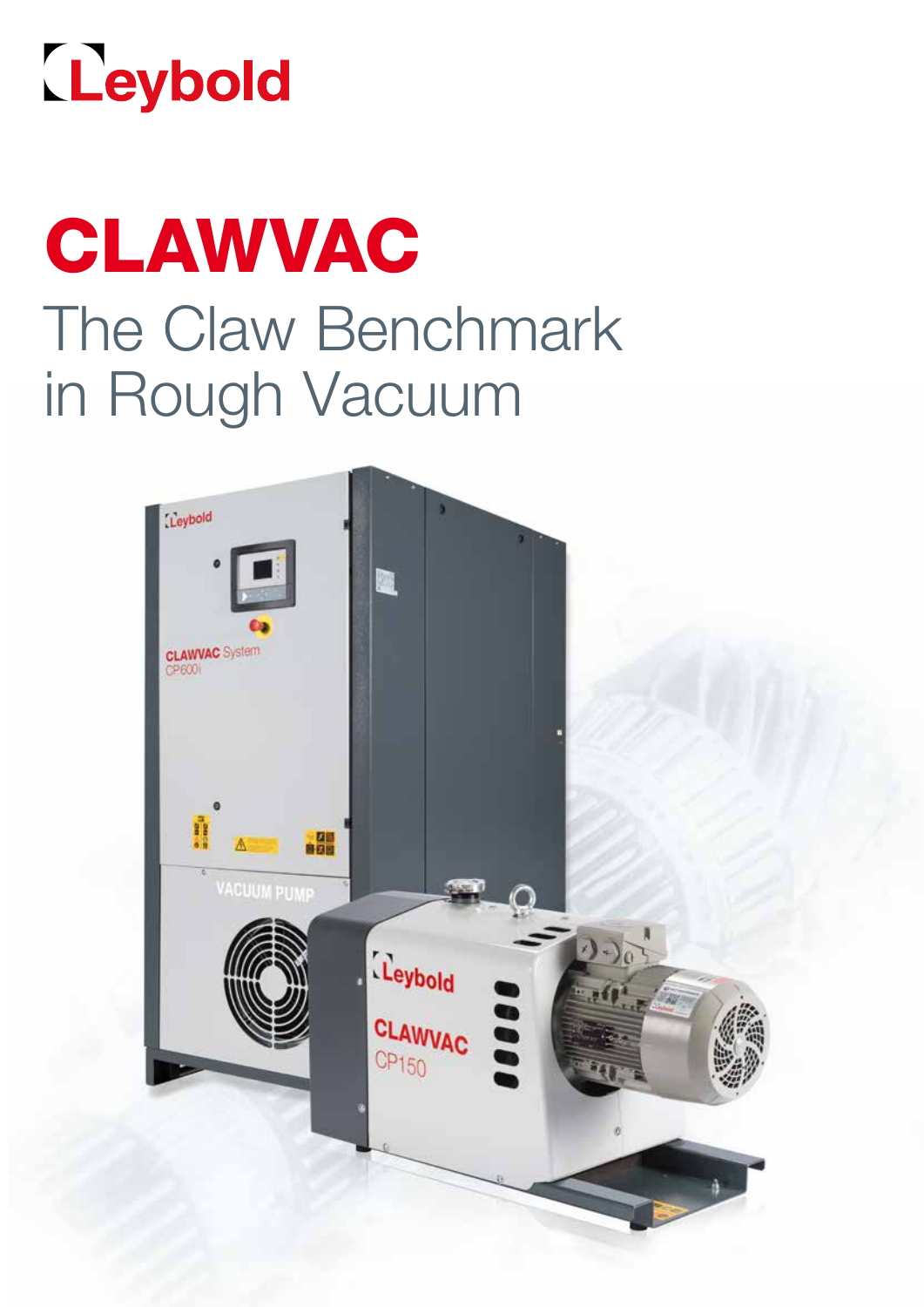### A cornerstone for rough vacuum applications

## CLAWVAC - CP

The CLAWVAC's unique product features offer great advantages for the rough vacuum industry. The pump design enables extreme robustness, especially for challenging applications which include handling of particles and vapour contaminated gases. Therefore, the user will experience a trouble-free and cost-saving operation.

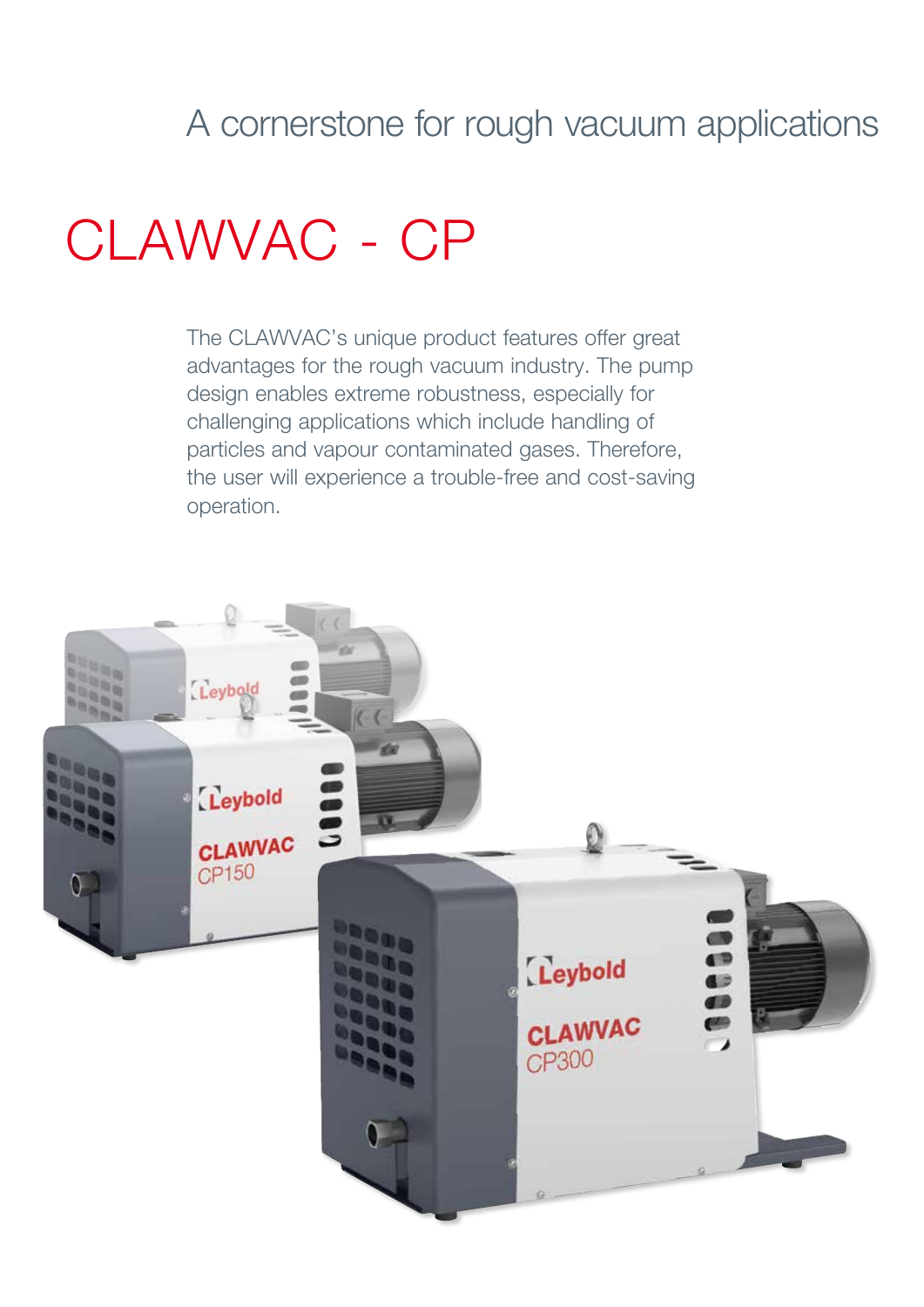## Typical Applications

E Lieybold<br>E CLAWVAC

#### Food Processing

- **n** Bottling
- Dairy products (e.g. milking)
- Vacuum conveying (e.g. in slaughterhouse)
- **Beverage production**

#### Food Packaging

- Thermoforming of foil container
- $\blacksquare$  Tray sealing
- **n** Modified Oxygen Packaging (MAP)

#### **Woodworking**

- **Holding & lifting**
- CNC router
- **n** Drying & impregnation

#### Material Transport & Holding

- Print & paper (press & post-press)
- vacuum conveying
- vacuum clamping

#### **Degassing**

- **n** Li-battery slurry
- Ceramics & bricks

#### **Thermoforming**

Deep drawing e.g. of bath tubs

#### Plastic Industry

- Composite manufacturing
- $\blacksquare$  Granulate conveying
- **n** Extruder degassing (e.g. PP, PE, PS)
- **n** Gluing

#### Environmental Engineering

- **n** Sewage degassing
- **n** Biogas production
- **n** Soil remediation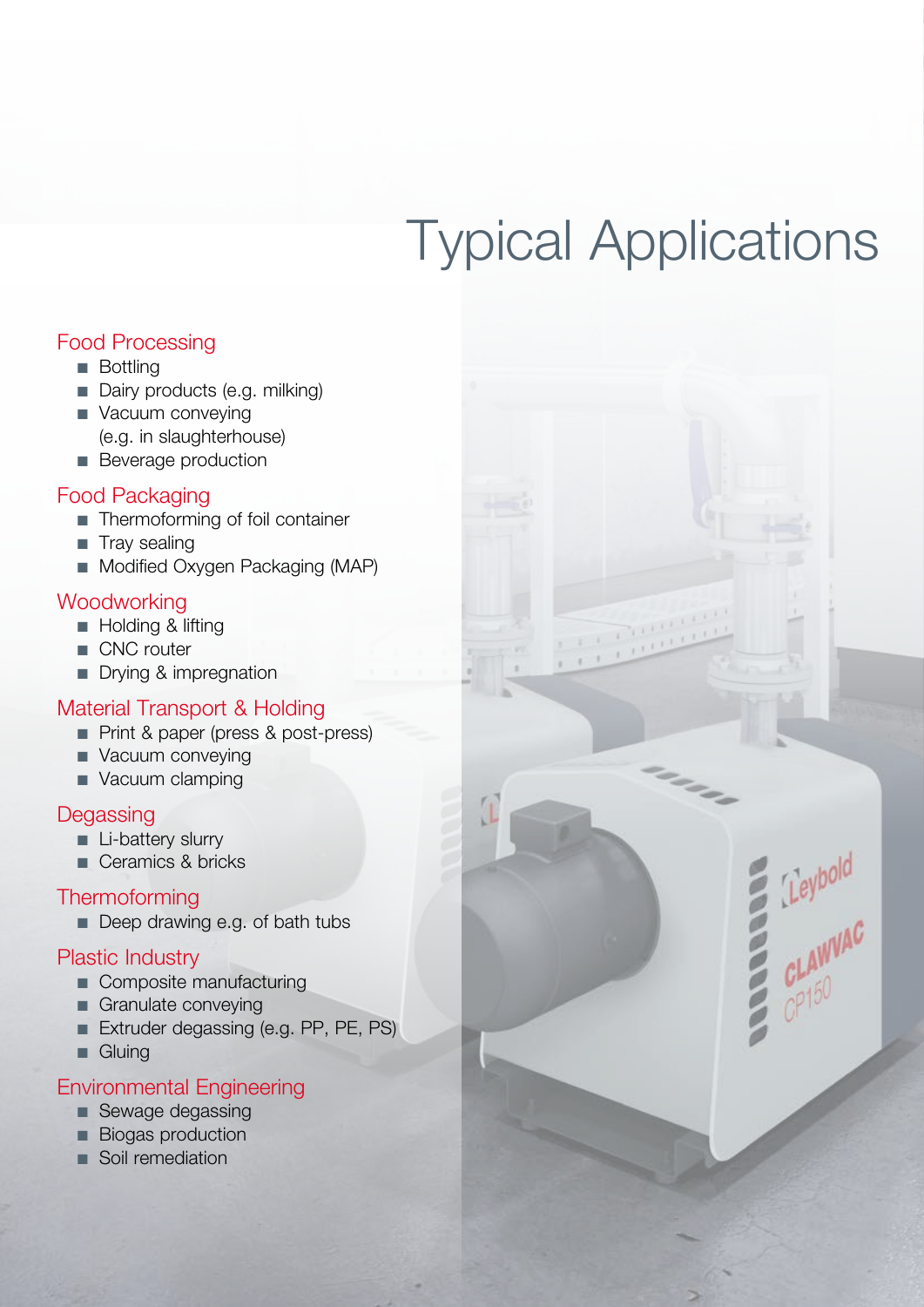## Unique CLAWVAC Features







Innovative Product **Features** 

#### Dry & Robust

- Segregated gearbox design avoids oil contamination of the process
- **n** Corrosion resistant pumping chamber
- Durable and dependable components for extended lifetime
- Cooled and designed to guarantee the highest uptime

#### **Outperforming**

- Best-in-class performance
- **n** Continuous operation at any inlet pressure
- **n** Lowest power consumption

#### Excellent Simplicity

- $\blacksquare$  Smartly air cooled to create the best performing claw pump
- $\blacksquare$  Compact design with small footprint

#### Low Maintenance

- $\blacksquare$  Wear free pump chamber
- $\blacksquare$  Fast and simple cleanability of the pump chamber and claws
- **Long service intervals**

#### VSD Ready

- Compatible with a Variable Speed Drive (VSD) and setpoint control
- $\blacksquare$  Up to 50% energy savings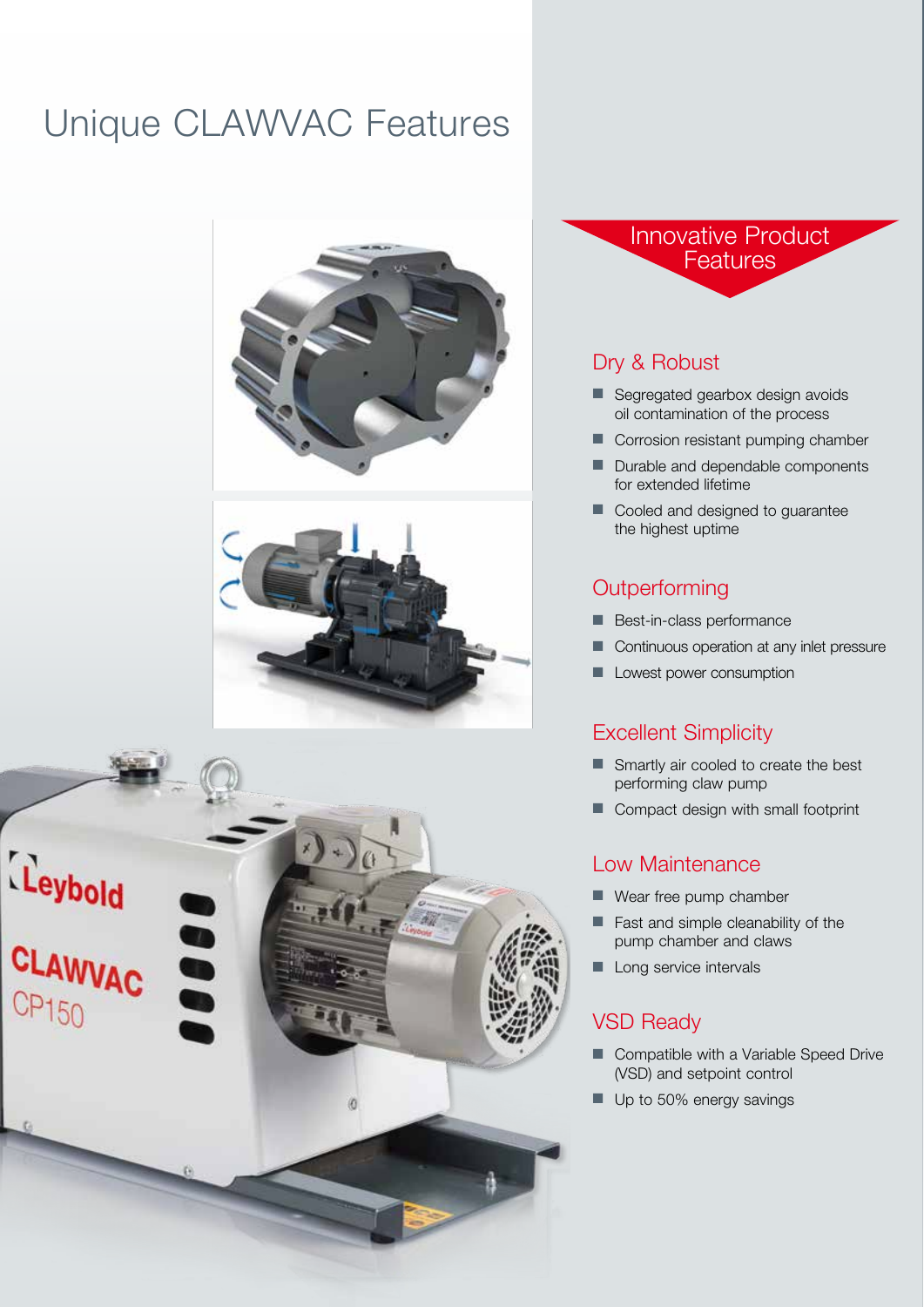

**Minimal Downtime** 

The user has full access to all media touched surfaces.

Housing and claws can be disassembled without need for resetting of the gear timing.







#### Built-in Corrosion Resistance:

Highest capability also for demanding applications by

- $\blacksquare$  Corrosion resistant stainless steel claws
- Coated pumping chamber

u.

#### Lowest Maintenance Demand:

- 20,000 hour between oil changes
- Major overhauls extended to 48,000 hours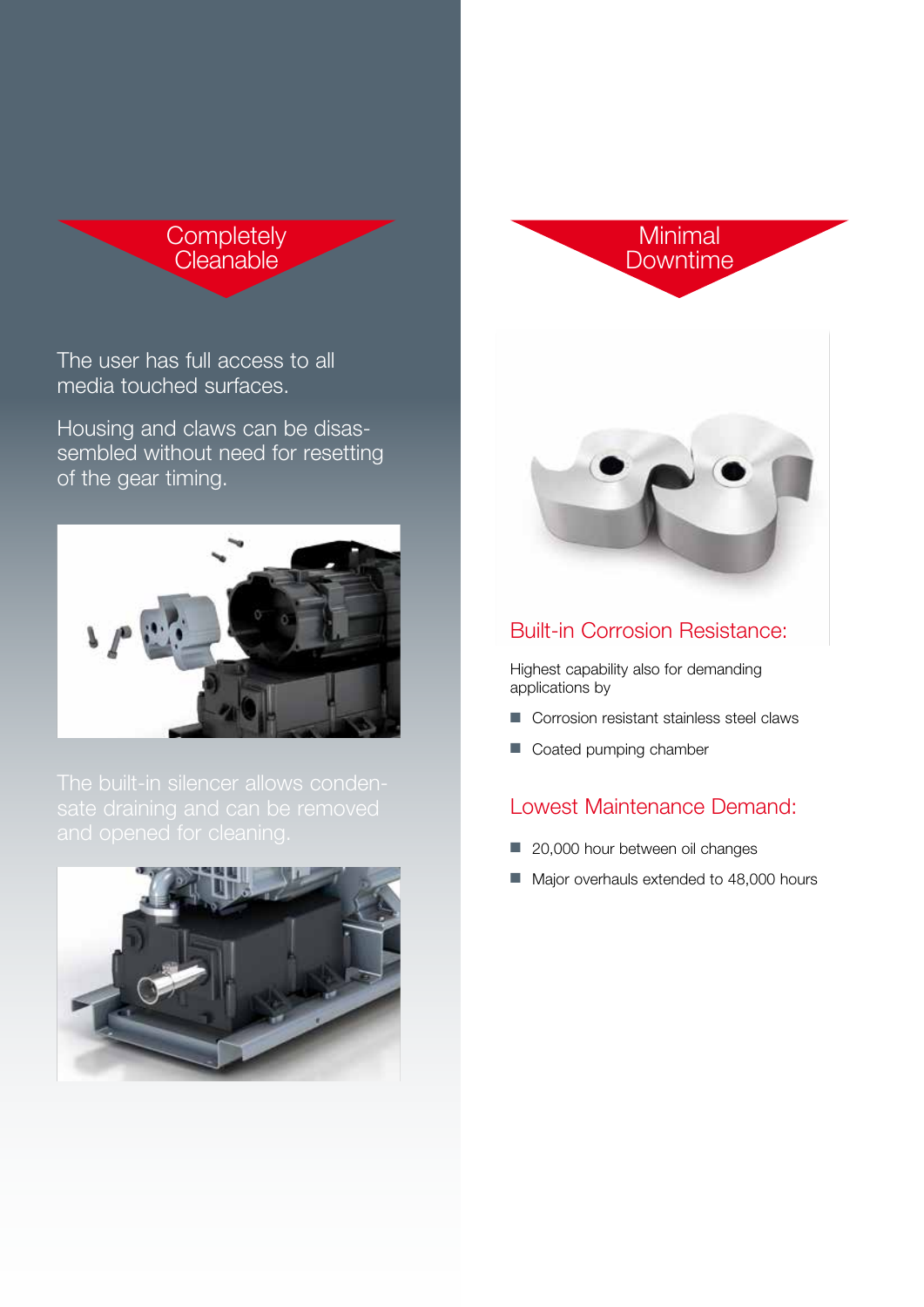## The compact and complete claw solution

## CLAWVAC Systems - CPi

The CLAWVAC system is a one-stop-shop solution, where Leybold's reputation for building quality and superior products extends throughout its vacuum pump and systems range. CLAWVAC systems are ideal, if the application requires a high level of redundancy.

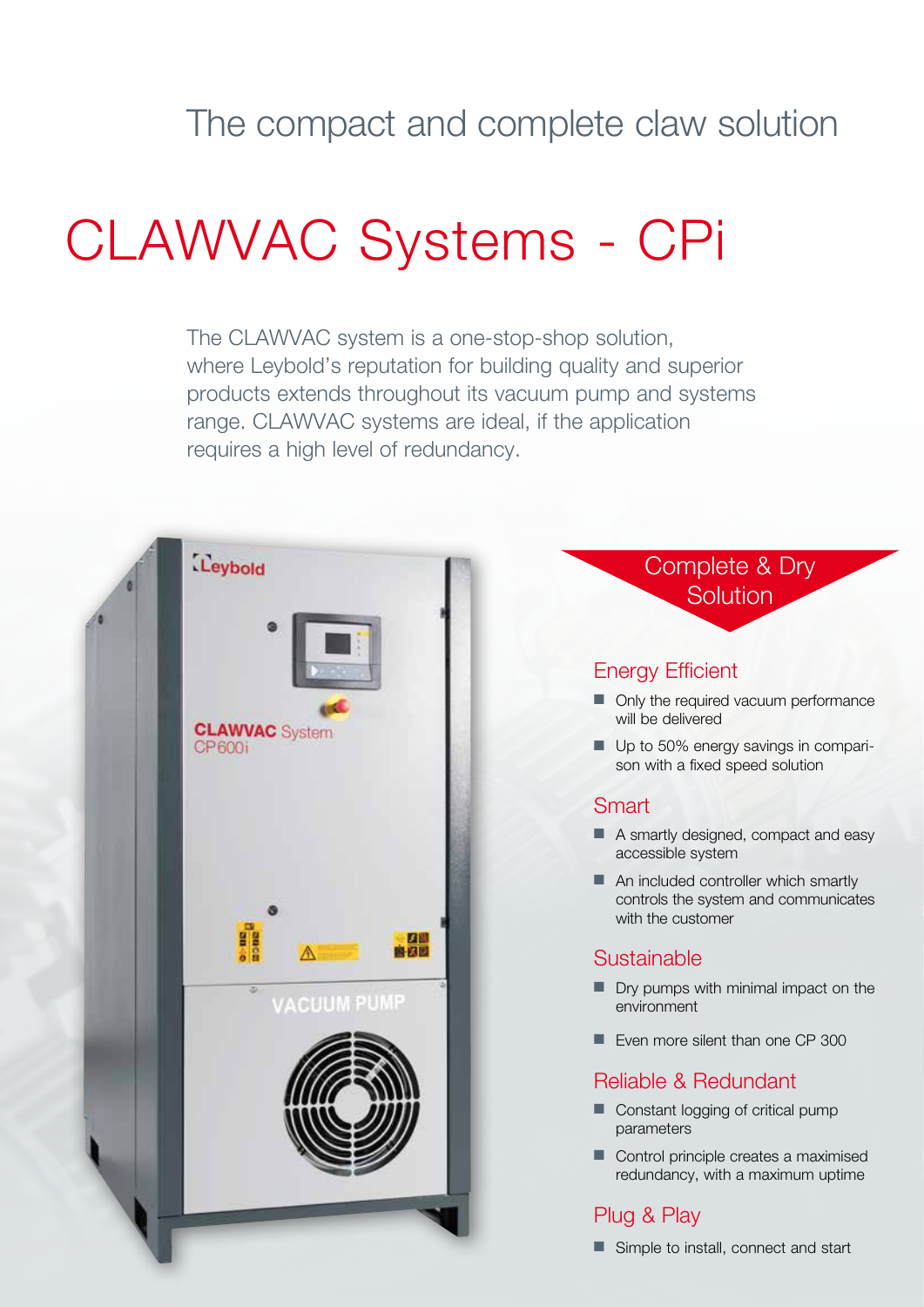### Features and Design

#### Design Principle

The CP i series is a dry, variable speed driven, multi CLAWVAC vacuum pump system.

Each element of the vacuum pump system is driven by an electric motor. The vacuum pumps are controlled by the Elektronikon controller which is fitted in the front door. An electrical cabinet comprises fuses, transformers, relays etc., and is located behind this front door.

The vacuum pumps use VSD (Variable Speed Drive) technology in combination with cascade switching of fixed speed units. This means: automatic adjustment of the motor speeds of the VSD lead pump in combination with cascade switching of fixed speed pumps, depending on the process demand.

The vacuum pumps are air cooled and are enclosed in a sound-insulated body work.

#### Technical Features

CLAWVAC Systems are mechanically optimized for each application:

- $\blacksquare$  Strong internal chassis with fork lifting facilities to ease transportation and manoeuvring
- Integrated 'Hot and cold' enclosure design, to make the pump able to work continuously at every pressure in ambient temperatures until 40 °C
- $\blacksquare$  Easy accessibility and removability of the pumps for simple service
- $\blacksquare$  Common manifolds for the inlet and outlet, connected to the single pumps
- $\blacksquare$  Integrated exhaust silencer
- $\blacksquare$  Non-return valves prevent from reverse rotation of the pumps and guarantee process isolation during pump standstill
- $\blacksquare$  Condensate drain facilities
- $\blacksquare$  Monitoring and control facilities

#### Process Compatibility

To ensure the durability and reliability for which Leybold is known for, the CLAWVAC System is equipped with corrosion resistance materials to be compatible with even the harshest applications. The CLAWVAC series vacuum pumps come with stainless steel claws and a resistive and durable coating for the pumping chamber. This is based on years of extensive development and endurance testing. It also features a simple but effective labyrinth sealing arrangement for long life and durability.

#### **Maintainability**

The CLAWVAC System is a cleverly designed pump system. That counts also for its maintainability. Its design principles offer a simple, long life and durable pump with a very low maintenance need. Access to the pumps is easy via the removable service panels. Additionally the up-time is maximised, as in the CLAWVAC System pumps can easily be removed, maintained or replaced by individually isolating, disconnecting and sliding them out from the main chassis and whilst maintaining, the CLAWVAC System can keep on running.



Typical design of a CLAWVAC System CP 600 i